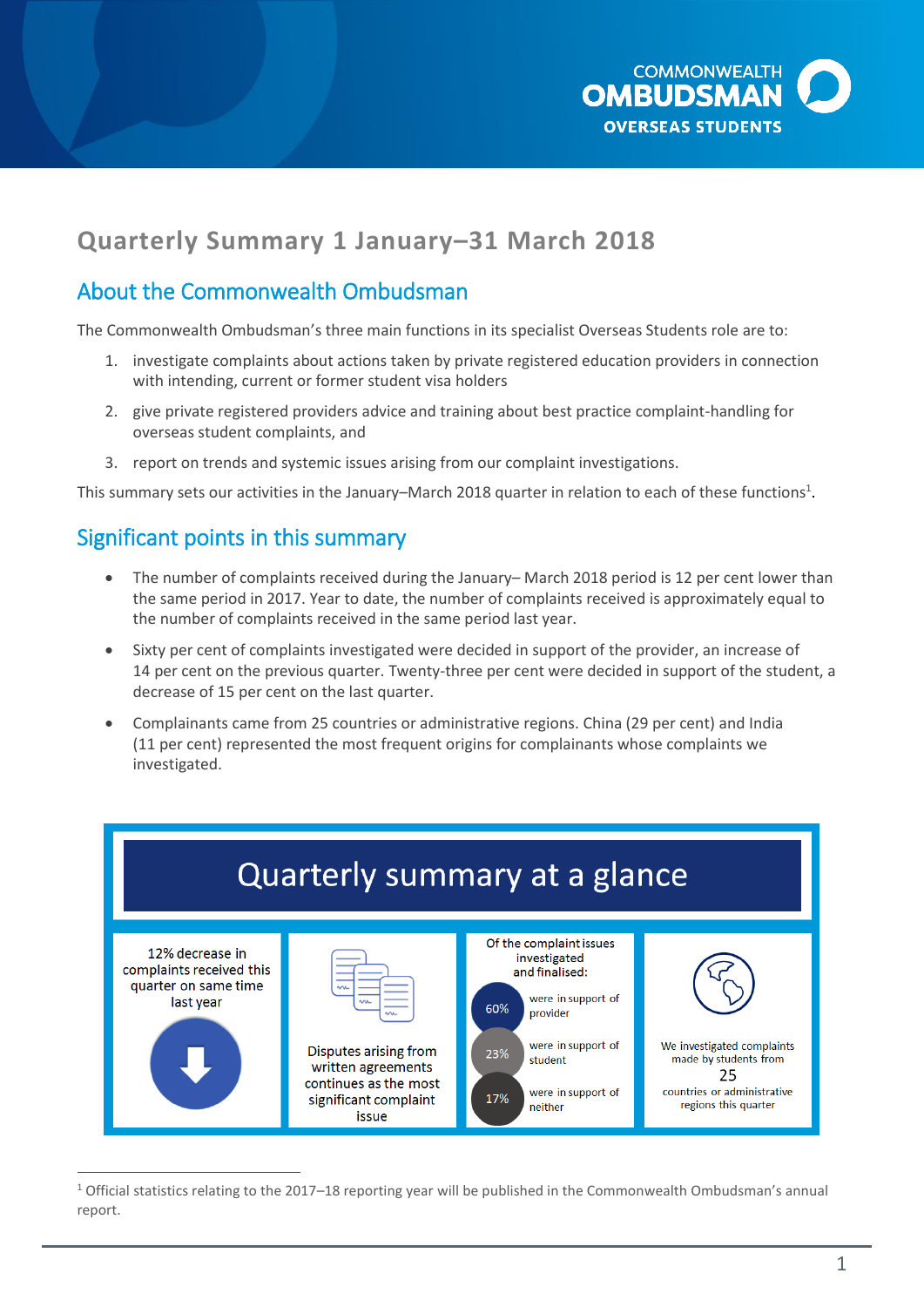

## Complaints received



## Complaints finalised

| <b>Finalised</b> | <b>Not</b><br>investigated | Investigated | No. of issues<br>investigated | <b>Outcome found in support of:</b> |                |                |
|------------------|----------------------------|--------------|-------------------------------|-------------------------------------|----------------|----------------|
| 234              | 164                        | 70           | 87                            | Provider                            | <b>Student</b> | <b>Neither</b> |
|                  |                            |              |                               | 42                                  | 16             | 12             |
|                  | 70%                        | 30%          |                               | 60%                                 | 23%            | 17%            |

We finalised 234 complaints during the quarter which contained 267 issues. Of those 234 complaints we:

- Investigated 70 complaints which included 87 issues. Complaints about provider refund refusals and fee disputes (written agreements) remain the most significant issues.
- Declined to investigate 164 complaints. Documents provided by the student at the time of the complaint allowed us to form a view about the dispute to determine whether it required investigation.

Investigations finalised in support of neither party are usually resolved between the student and provider during the course of the investigation.

Detailed data about complaint issues handled during the period, including comparisons with the previous quarter, can be found at [Appendix A.](#page-8-0)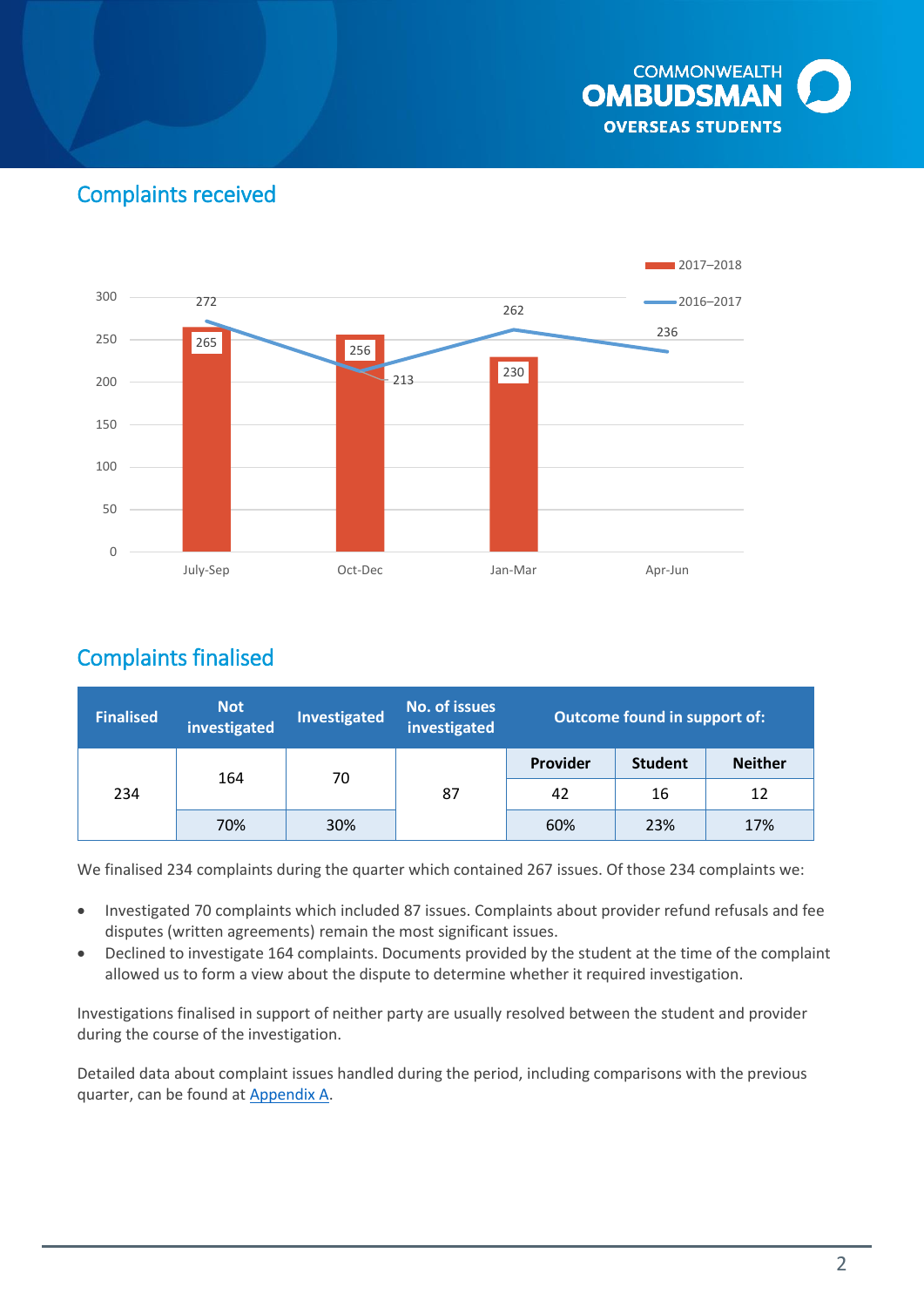# Complaint issues

The common areas of student complaints that continue to make up the majority of issues reported to our Office include written agreements (fees and refunds) and monitoring attendance and progress.



### **Main complaint issues: January–March 2018**

## Complaints by education sector

The highest number of investigated complaints for this quarter related to Vocational Education and Training (VET). The VET sector continues to be the most commonly complained about sector, however it also has the highest number of registered private providers.



### **Complaints investigated by sector: January–March 2018**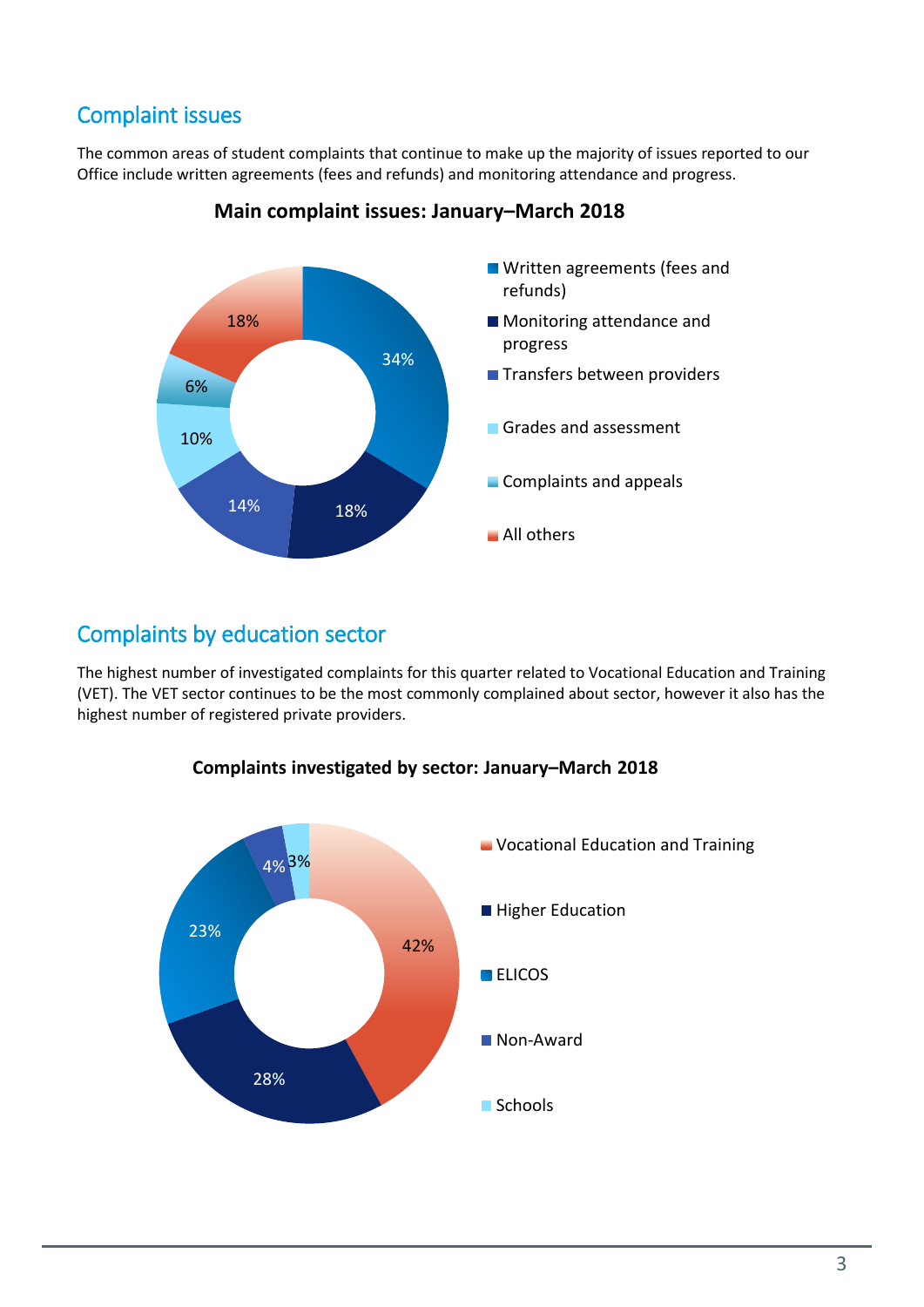# Complaints by state/territory

The two largest groups of complaints were made by students registered with providers in Victoria and New South Wales, which is consistent with the higher number of students studying in these states.



**Complaints by provider's registered state/territory: January–March 2018**

## Complaints investigated by origin of complainant

The complainants whose cases we investigated and closed in the January to March quarter originated from 25 different countries and administrative regions. The largest groups of complainants were from China and India.

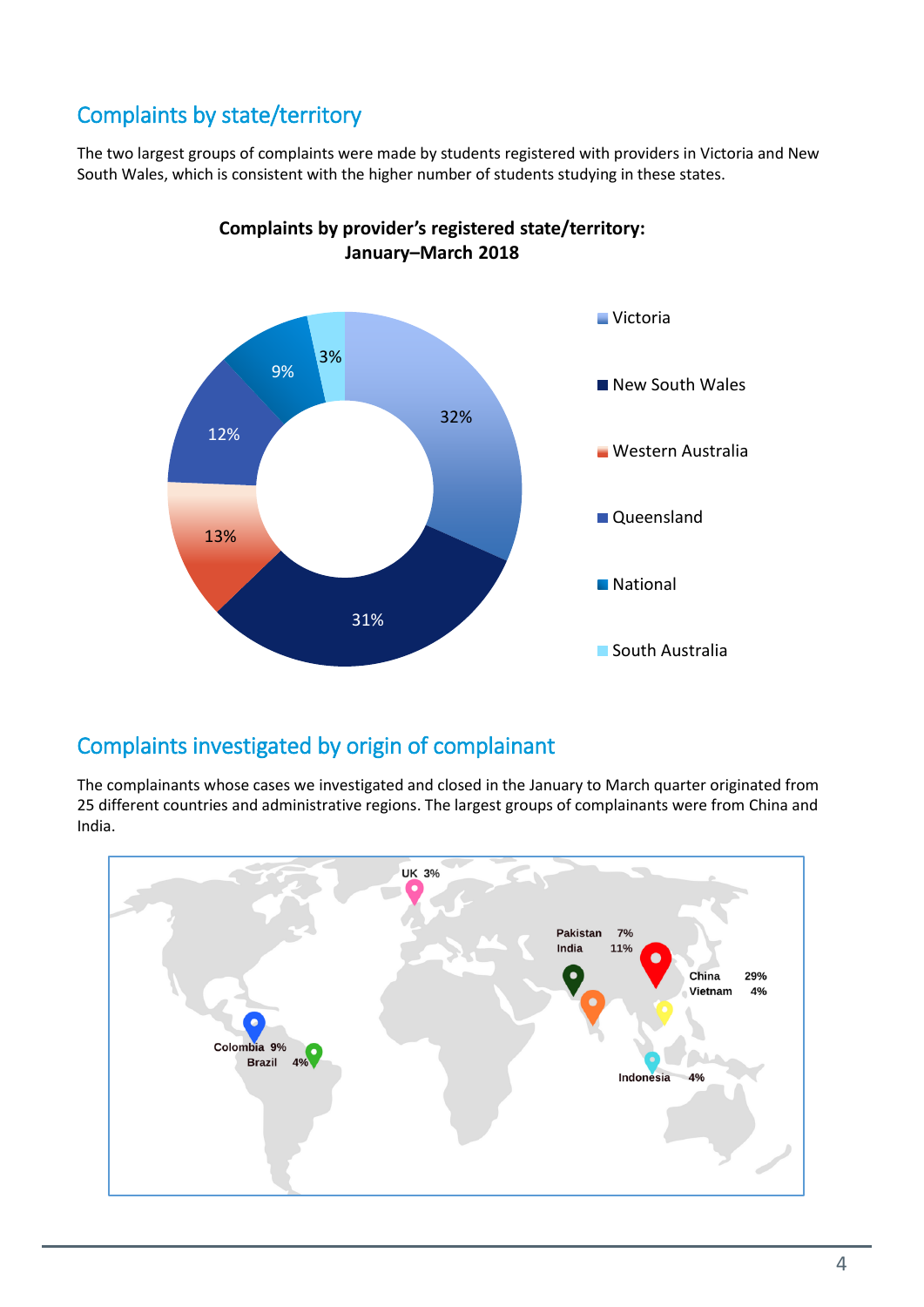# **Complexity**

Some investigations take longer than others. The length of the investigation varies depending on the complexity of the case and the responsiveness of the student and education provider. We continue to look for ways to reduce finalisation times.



In the January–March 2018 period, the average completion time for all complaints was 38 days.

In the January–March 2018 quarter, 66 per cent of all complaints were closed within 30 days, 14 per cent from 31–60 days and the remainder closed in 61 days or more.

### Recommendations

At the conclusion of an investigation, we can make recommendations to providers not only in relation to specific remedies, but also in relation to the provider's policies or processes.

In the January–March 2018 period, we made 29 recommendations to providers.

If we finalise our investigation in support of the student and we recommend that a provider takes specific action to benefit the student, providers are obliged to implement our decision or recommendation immediately. If a provider does not agree to implement our decision, we may disclose this refusal to the appropriate regulator.

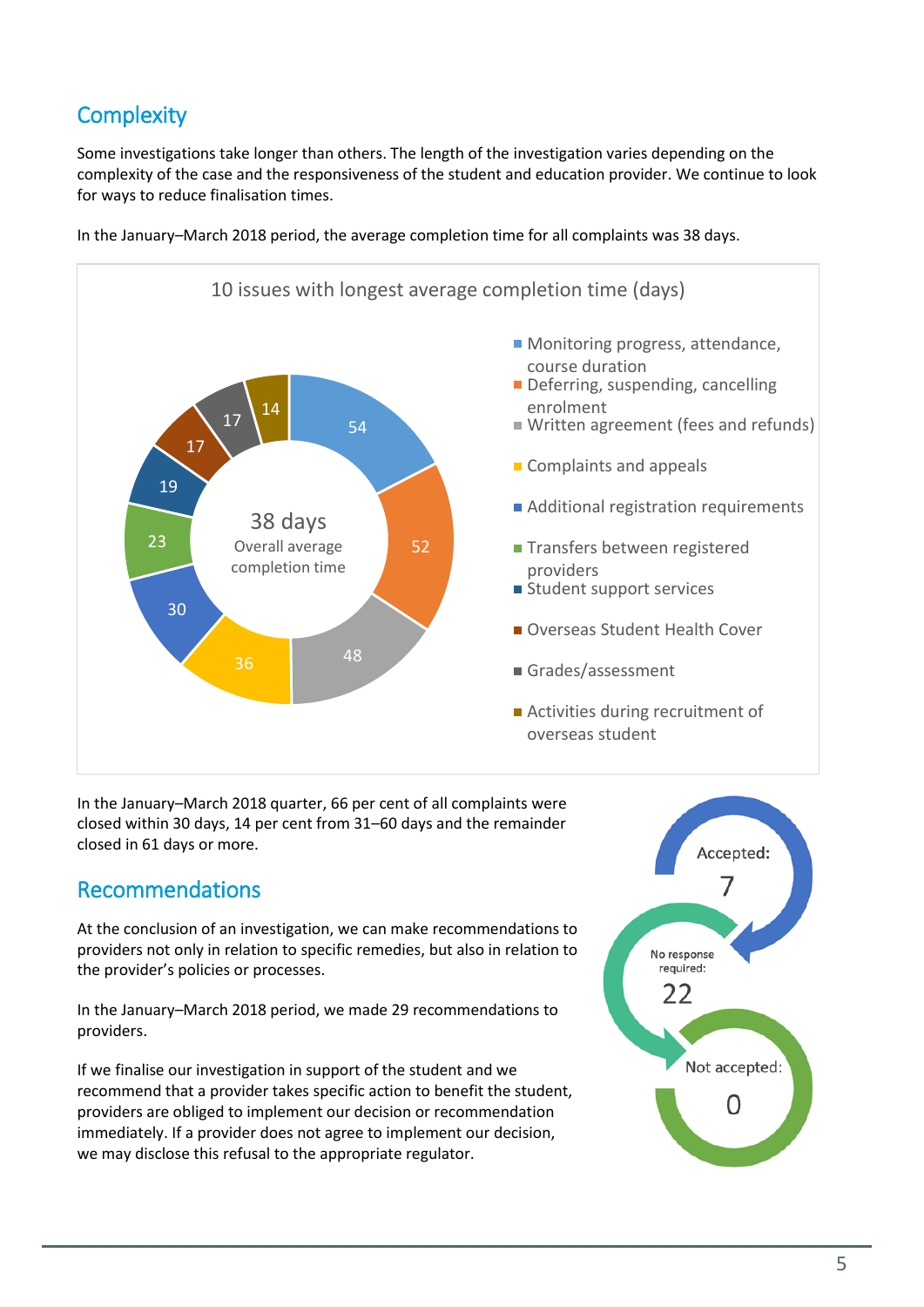# Public disclosures

Under s 35A of the *Ombudsman Act 1976*, the Ombudsman may also make disclosures to regulatory bodies or public authorities where it is in the public interest to do so.

We made two s 35A disclosures during the January–March quarter. One disclosure related to a provider who had failed to conclude any written agreements with a student over a number of courses, failed to monitor and record course progress and breached the National Code in other ways.

The other disclosure related to a provider's failure to cooperate with our investigation and failure to implement our recommendation.

### **Submissions**

On 28 February 2018, the Ombudsman provided a submission to the Victorian Registration and Qualifications Authority (VRQA) on their proposed 'Guidelines for the enrolment of overseas students aged under 18 years'.

Our submissions can be found on ou[r website.](http://www.ombudsman.gov.au/about/overseas-students/oso-publications#submissions)

Keep up to date with the latest news from the Ombudsman by signing up to our

provider e-newsletter [here](http://www.ombudsman.gov.au/news-and-media/e-bulletins/overseas-student-provider-e-news/subscribe-to-the-overseas-student-ombudsman-provider-e-newsletter)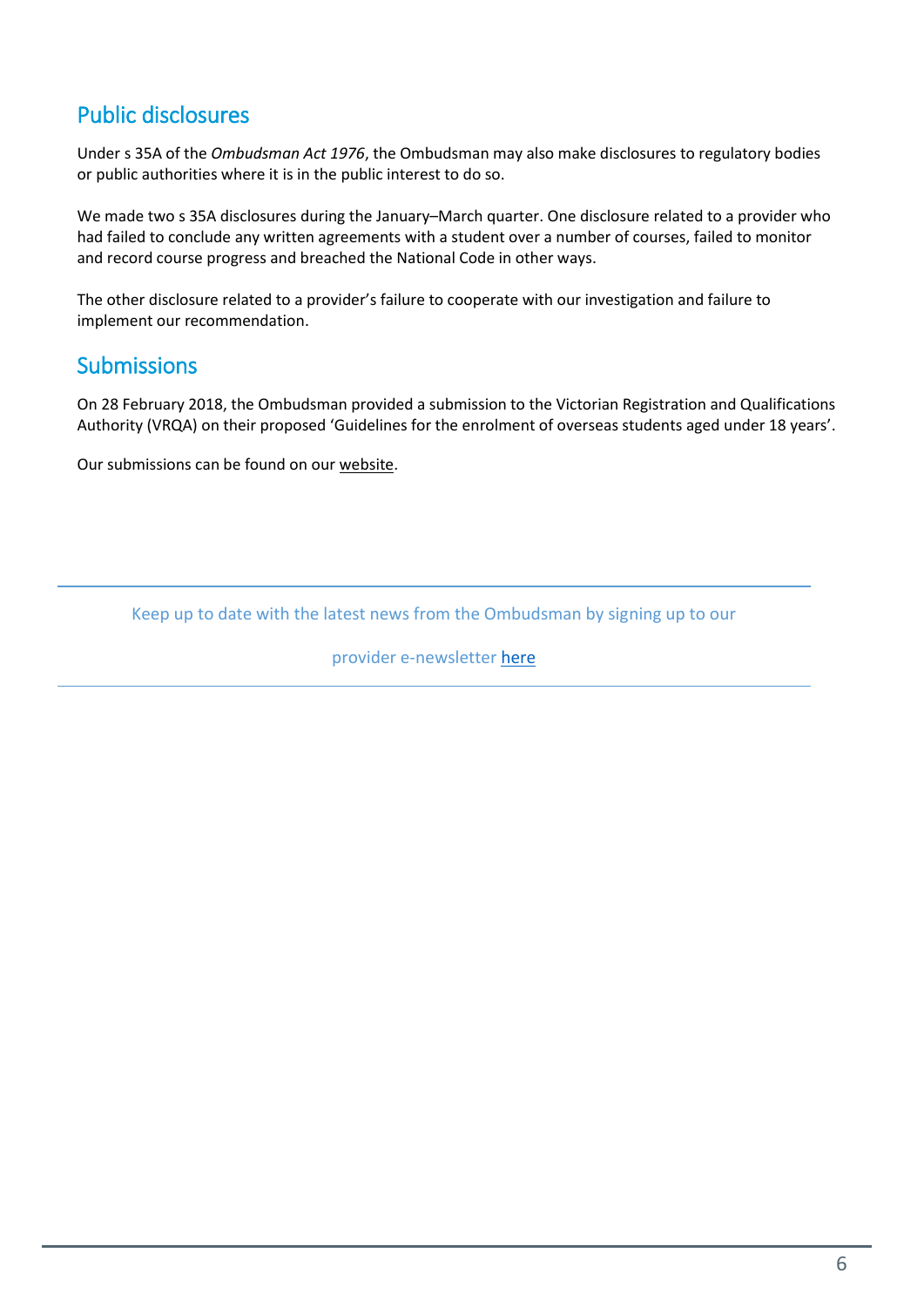# Making a difference

### Case study 1:

Xing<sup>2</sup> had applied for a visa to study a two-year foundation course in Australia. She had pre-paid the first year of her studies, but her visa was refused. She therefore requested a refund of the pre-paid course fees.

Her provider agreed to refund the fees, according to a schedule of six instalments. The first two instalments were received, but then the refund payments ceased. Xing contacted her provider but did not get any response. She then contacted the Ombudsman.

Our investigation officer sent the provider a request for information. The provider responded two weeks later, advising that they had completed the refund of all remaining instalments owed to Xing.

Xing confirmed that the refund had been received, thanked us for our involvement and withdrew her complaint.

#### Commentary:

Under s 47E of the *Education Services for Overseas Students Act 2000* (ESOS Act), providers must pay a refund to students who are unable to attend their course due to the refusal of their student visa application. Section 47E (3) clearly states:

(3) The provider must pay the refund within the period (the provider obligation period) of 4 weeks after the default day.

There is no scope within the ESOS Act for the payment to be made in instalments or delayed in any other way.

### Case study 2:

Tilly<sup>3</sup> was an international student studying a Master of International Business with a private education provider in Australia. She had sat an exam, and logged in to her online study portal to see her result. She was pleased to see that she had passed. However, next time she logged in to her online study portal, she noticed that her mark had been changed, and she had now failed the unit.

Tilly called the Ombudsman to lodge a complaint, but we directed her to access her provider's complaints and appeals process. If she was unsatisfied with the outcome of the provider's process, she could lodge a complaint with the Ombudsman.

Sometime later, Tilly contacted us again, wanting to make a formal complaint. She had lodged a complaint with the provider, and met with an academic supervisor to discuss the changed exam result, but the supervisor would not change the result back to her original passing mark.

Our investigation officer requested information from the provider to determine:

- why the mark had been changed, and
- what processes the provider had followed in informing students about the changed results.

 $\overline{a}$ 

<sup>2</sup> Name changed to protect privacy

<sup>&</sup>lt;sup>3</sup> Name changed to protect privacy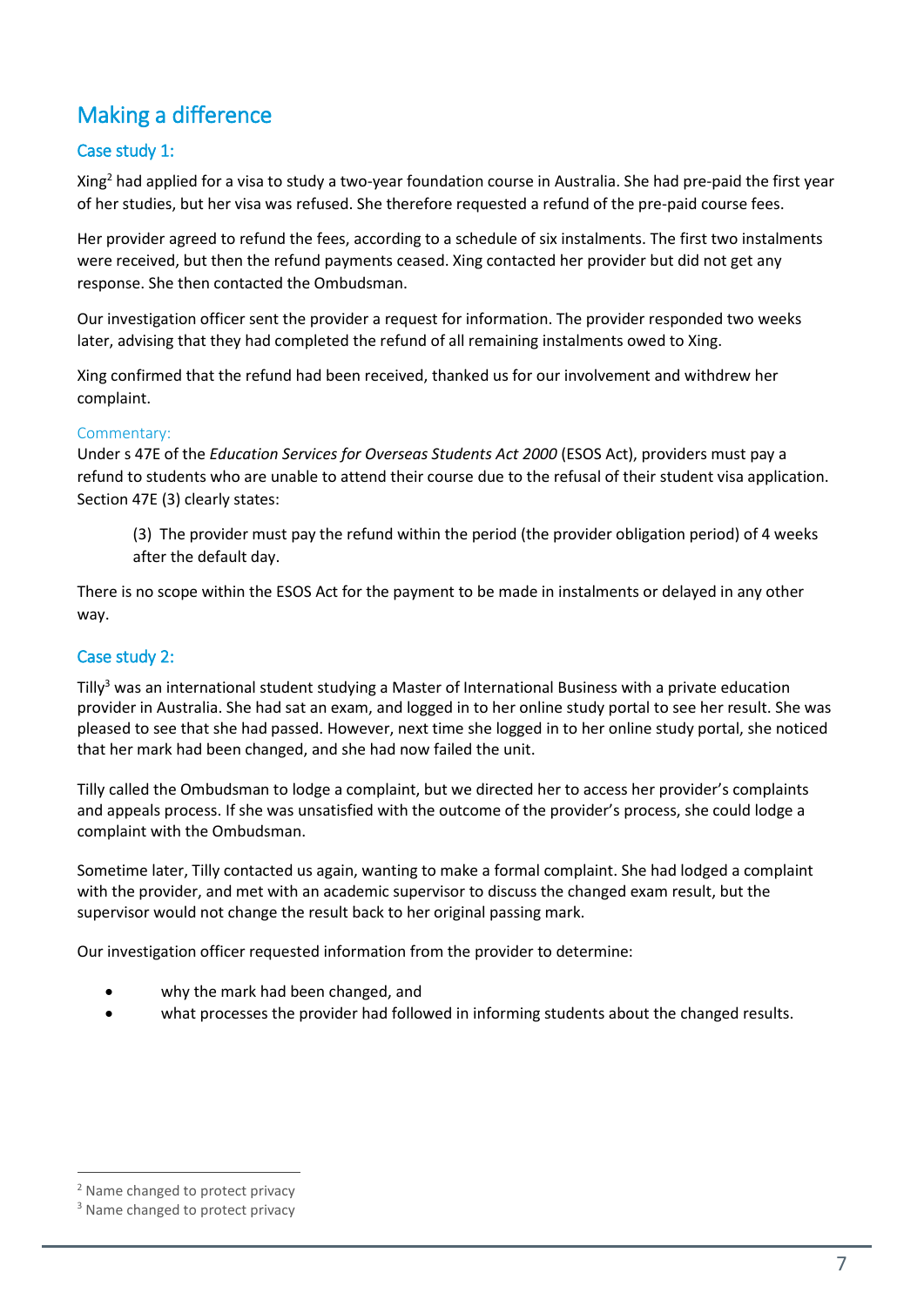After reviewing information provided by the school, our investigator determined that:

- there had been a computer error when marks had been uploaded to the provider's student portal, so the initial upload had attributed results to the wrong students
- the school had rectified the error, so that students received their own grades
- the school had communicated with concerned students, and
- the academic supervisor had met with Tilly to explain what had happened, and had been under the impression that Tilly had accepted the explanation.

Our investigation officer ultimately considered that the provider had acted fairly and reasonably in its actions relating to Tilly's mark, as the computer error had been unforeseen, and the provider had taken prompt and appropriate action in the circumstances.

#### **Commentary**

Most of the complaints considered by the Ombudsman are assessed under the standards of the National Code. In this complaint, the main issue was the grade which had been awarded to the student. There is no National Code standard which would assist the investigator in determining a correct course of action in such a situation, and the Office of the Ombudsman is not an academic merits review body which could determine whether a specific mark is fairly awarded.

In situations like these, investigation officers can look at the procedural fairness afforded to a complainant, and whether a provider has acted reasonably in the circumstances.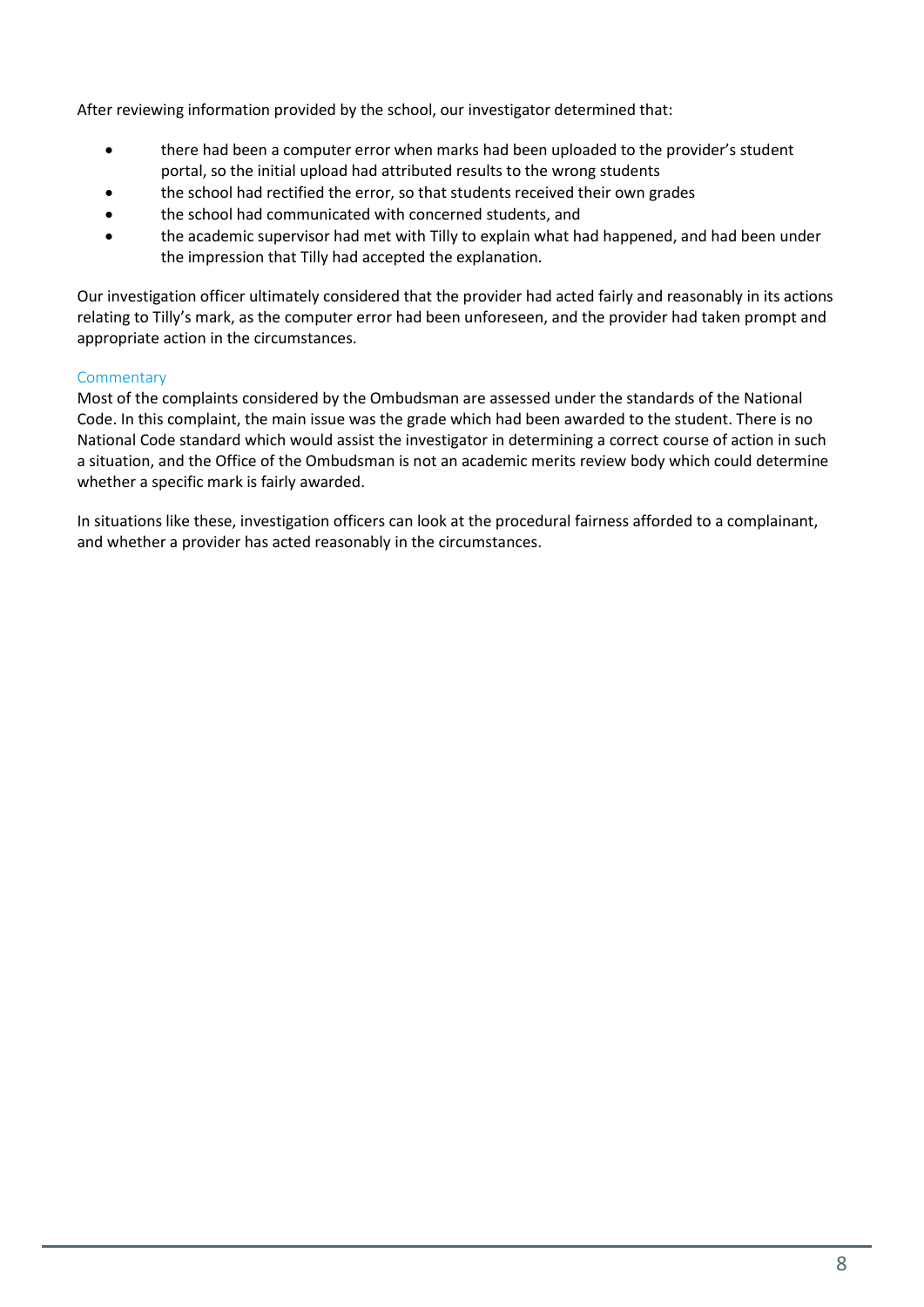# <span id="page-8-0"></span>Appendix A – detailed data regarding finalised complaints

Complaint issues closed, compared to previous quarter

| <b>Issues</b>                                        | <b>Oct-Dec 20174</b> | <b>Jan-Mar 2018</b> |
|------------------------------------------------------|----------------------|---------------------|
| Formalisation of enrolment (written agreement)       | 87                   | 90                  |
| Progress, attendance, course duration                | 67                   | 48                  |
| Transfers between registered providers               | 33                   | 39                  |
| Grades/assessment                                    | 28                   | 26                  |
| Complaints and appeals                               | $\overline{0}$       | 15                  |
| Deferring, suspending, cancelling enrolment          | 18                   | 14                  |
| Out of jurisdiction to investigate (OOJ)             | 11                   | 9                   |
| <b>Graduation Completion Certificate</b>             | 8                    | $\overline{7}$      |
| <b>Bullying or harassment</b>                        | 5                    | 5                   |
| Recruitment of overseas student                      | 3                    | 3                   |
| Staff capability, educational resources and premises | 13                   | $\overline{2}$      |
| <b>Academic Transcript</b>                           | 6                    | $\overline{2}$      |
| <b>Education agents</b>                              | $\overline{2}$       | $\overline{2}$      |
| Additional registration requirements                 | $\Omega$             | 1                   |
| Student support services                             | $\overline{2}$       | 1                   |
| Younger students                                     | 0                    | 1                   |
| <b>Overseas Student Health Cover</b>                 | $\mathbf{1}$         | $\mathbf{1}$        |
| Provider default                                     | 6                    | 1                   |
| Marketing information and practices                  | 5                    | $\mathbf 0$         |
| Work placement/experience                            | 1                    | $\mathbf 0$         |
| <b>TOTAL</b>                                         | 296                  | 267                 |

 $\overline{a}$ 

<sup>&</sup>lt;sup>4</sup> Due to changes in the organisation of National Code standards from 1 January 2018, issues which appeared under separate standards have been merged into new standards. For example, complaints about monitoring course progress, monitoring attendance and extensions to course duration are now reported together.